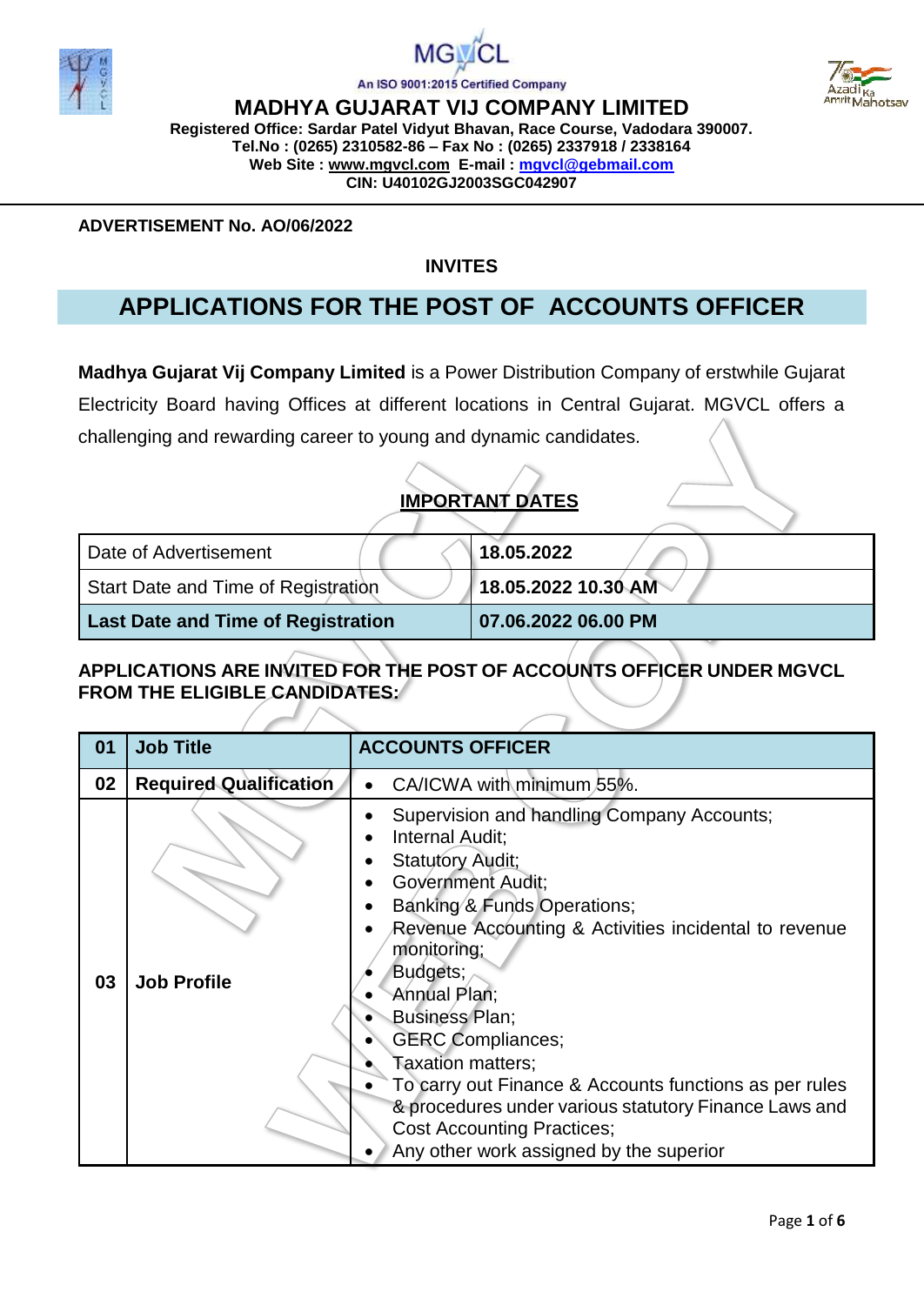



| 04              | <b>Required Experience</b>                                                | Should possess minimum 2 (two) years relevant<br>experience after obtaining minimum qualification.                                                                                                                                                                                              |  |
|-----------------|---------------------------------------------------------------------------|-------------------------------------------------------------------------------------------------------------------------------------------------------------------------------------------------------------------------------------------------------------------------------------------------|--|
| 05              | <b>Required Skills</b>                                                    | The candidate should possess good coordinating skill.<br>$\bullet$<br>Knowledge of accounting method.<br>$\bullet$<br>Liaisoning with Govt. Authorities.<br>Good command over English.<br>$\bullet$<br>Knowledge of computer operation.<br>$\bullet$                                            |  |
| 06              | <b>Pay Scale</b>                                                          | Minimum in Pay scale of Rs. 58,500-1,15,800/- plus<br>$\bullet$<br>DA, HRA, CLA, Medical, LTC, etc. as per Company's<br>Rules.                                                                                                                                                                  |  |
| 07              | <b>Age Criteria</b>                                                       | Maximum 31 years as on date of advertisement i.e.<br>$\bullet$<br>Date: 18.05.2022 (one year of relaxation in upper age<br>limit is given to candidates in view of GUVNL<br>Circular No. GUVNL/HR/1687 dtd. 25.11.2021.)                                                                        |  |
| 08              | Relaxation in upper age limit to other categories shall be given as under |                                                                                                                                                                                                                                                                                                 |  |
| <b>Category</b> |                                                                           | <b>Relaxation</b>                                                                                                                                                                                                                                                                               |  |
| (I)             | Female Candidate                                                          | 05 Years                                                                                                                                                                                                                                                                                        |  |
| (II)            | Persons with Disabilities                                                 | 10 Years Suitable disability for the post:<br>$\bullet$<br>Low Vision (40-70)% (LV), Hard of Hearing (40-70)%<br>$\bullet$<br>(HH), One Arm (OA), One Leg (OL), One Arm One Leg<br>(OAL), Dwarfism (D), Leprosy Cured (LC), Acid Attack<br>Victim (AAV) and Specific Learning Disability (SLD). |  |
|                 |                                                                           | As per prevailing rules of the Company and Govt. of<br>$\bullet$<br>Gujarat, candidates having 40% and above disability<br>shall be considered PWD in categories stated above.                                                                                                                  |  |
|                 | (III) Ex. Armed force Personnel/                                          | 10 Years                                                                                                                                                                                                                                                                                        |  |
|                 |                                                                           |                                                                                                                                                                                                                                                                                                 |  |

- Maximum age relaxation in upper age limit shall be considered up to the age of 45 years only.
- Age relaxation will be considered for Departmental Candidates.
- The above age criteria are as per the "**Yuva Swavlamban Scheme**" of Govt. of Gujarat.

#### **09. Vacancies:**

There are two vacancies in the cadre of Accounts Officer and the same are to be filled up through unreserved candidates.

The stated vacancies with roster position are probable and the actual vacancies and roster position may vary. Actual vacancies and subsequent vacancies are subject to promotions, retirement, separation on any other account, sanction, abolition of post,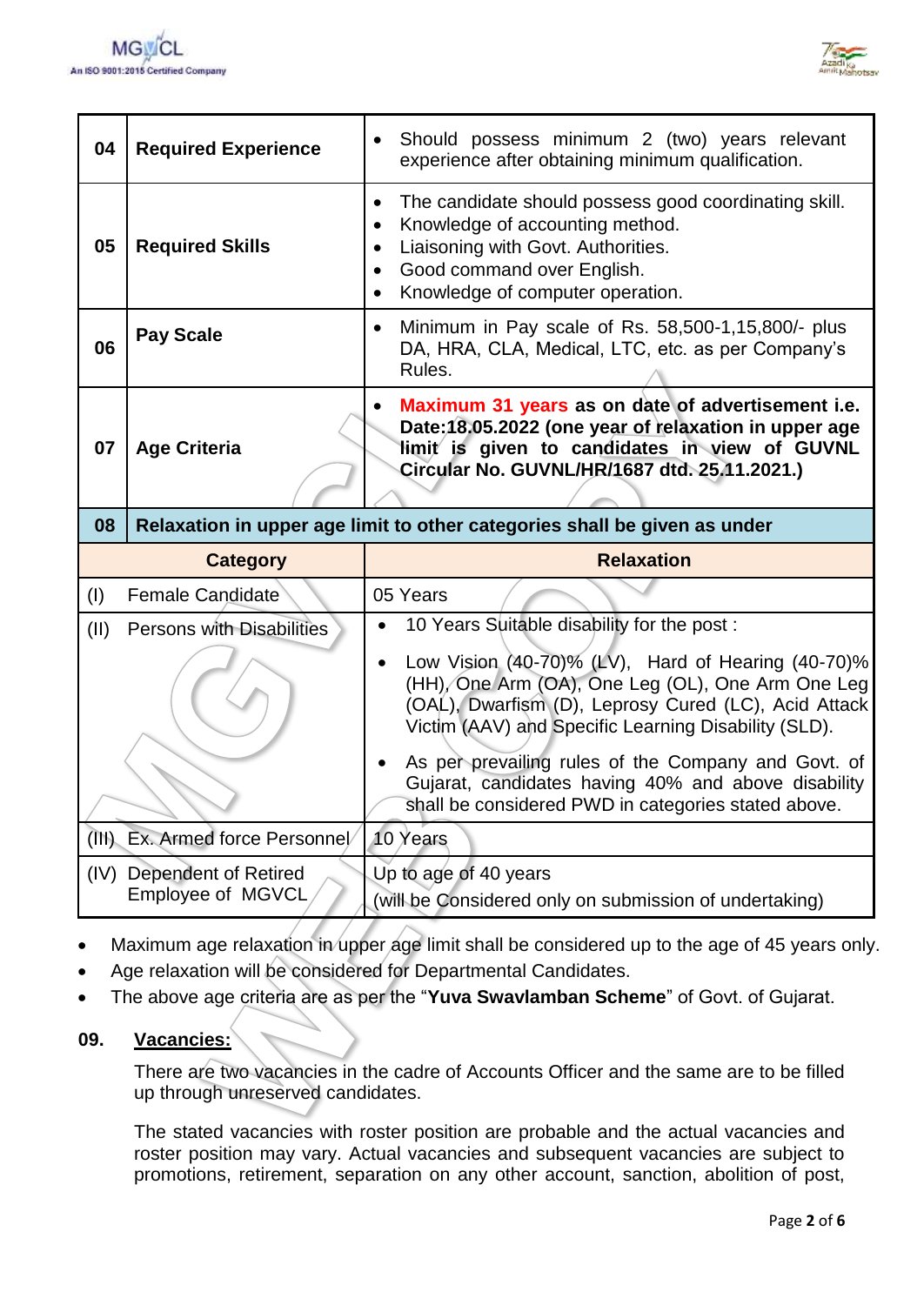

compassionate appointments etc. In case if departmental candidates are available for promotion to the post of Accounts Officer, then they shall have first lien on the post of Accounts Officer and they shall be given preference for filling up the vacant post of Accounts Officer at the time of filling up the post. No candidate shall claim a right based on the above stated vacancies/roster position.

State Government policy for reservation of women & Domicile shall be followed.

### **10. Fees (Non-Refundable): (only online payment will be accepted)**

| <b>Fees</b><br>• Bank charges shall be borne by candidate.<br>(Non-<br>Application fee once paid shall not be refunded or shall not be<br>$\bullet$<br>refundable)<br>adjusted in any subsequent Recruitment Process, under any<br>circumstances.<br>• No other mode of payment i.e., Demand Draft, Money Order,<br>Postal Order, Cheque etc. is acceptable. | Rs.500.00/- (including GST)<br>Candidate has to pay application fees On-line through Credit<br>$\bullet$<br><b>Card / Debit Card / Net Banking.</b> |
|--------------------------------------------------------------------------------------------------------------------------------------------------------------------------------------------------------------------------------------------------------------------------------------------------------------------------------------------------------------|-----------------------------------------------------------------------------------------------------------------------------------------------------|
|                                                                                                                                                                                                                                                                                                                                                              |                                                                                                                                                     |

## **GENERAL TERMS AND CONDITIONS**

The Candidates are requested to carefully read the terms and conditions stated below:

- 01. Candidates are required to submit **ONLINE APPLICATION** only.
- 02. The candidates shortlisted for Online test/Written test on basis of their "on line applications" shall not be required to submit photocopies of all the relevant certificate at present and the same shall be submitted along with original certificates for verification as and when required.
- 03. The Management reserves the right to short-list, select and reject any candidates for Written Test/Online test/Personal Interview as the case may be for selection.
- 04. The Management reserves the right to cancel the Selection List / Waiting List at any time at its sole discretion, without assigning any reasons thereof.
- 05. Filling up of the post is at the discretion of Management based on suitability of candidates. The management in all matters relating to eligibility, acceptance or rejection of the application made, shall be final and management will not entertain any enquiry or correspondence in this regard.
- 06. For PWD candidates, Low Vision (40-70)% (LV), Hard of Hearing (40-70)% (HH), One Arm (OA), One Leg (OL), One Arm One Leg (OAL), Dwarfism (D), Leprosy Cured (LC), Acid Attack Victim (AAV) and Specific Learning Disability (SLD) can apply and shall have to submit Certificate of Civil Surgeon/Government Designated Authority, indicating existing Percentage of disability. Their applications shall be considered as per rules of the Company. As per prevailing rules of the Company and Government of Gujarat, candidates having 40% and above disability shall be considered PWD in categories stated above.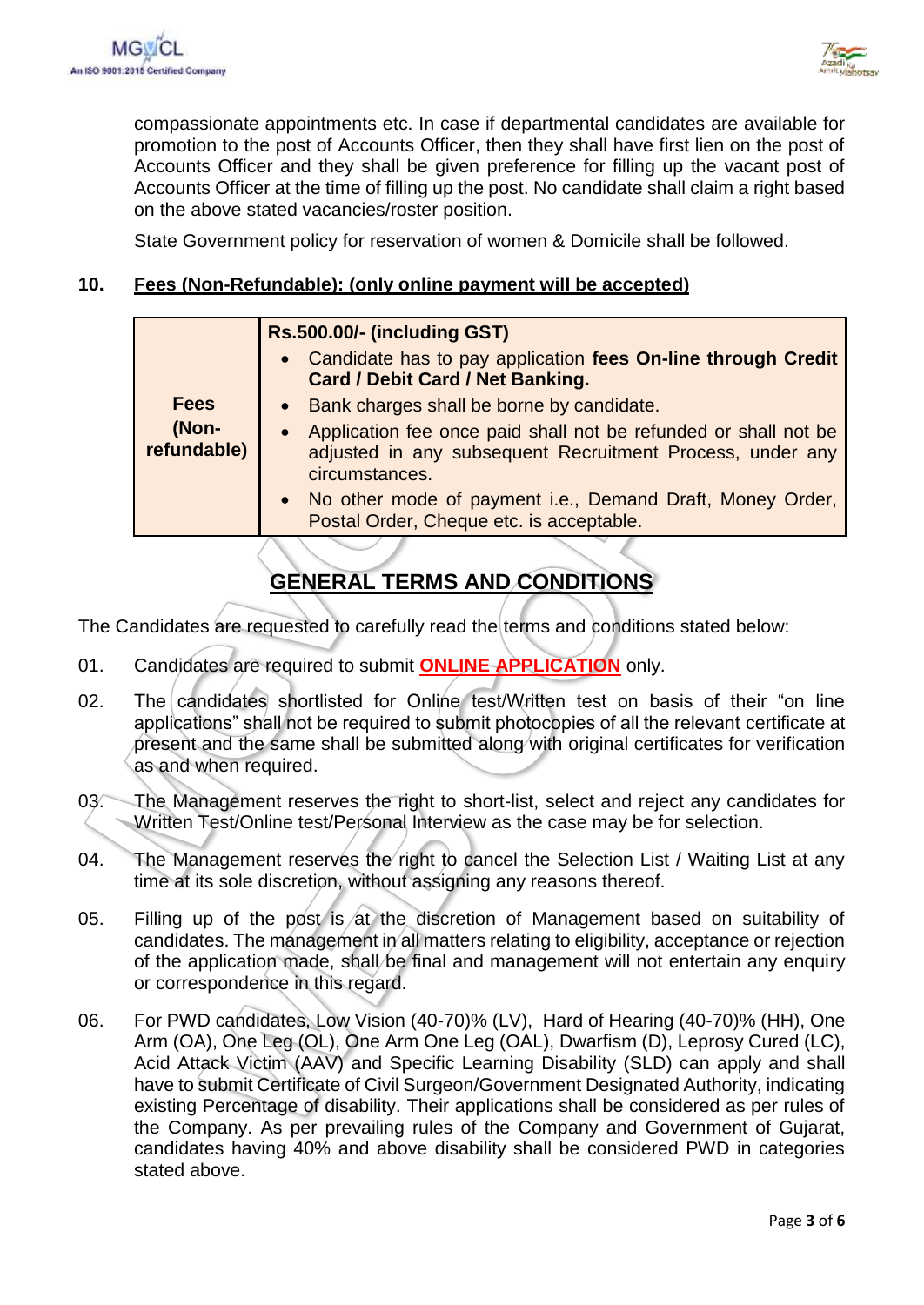



- 07. The candidates who have been given grades in their result (graduation) shall have to submit a certificate issued by their University/Institute specifying percentage equivalent to the grades obtained by them along with decimals.
- 08. Minimum 60% of representation in selection will be of local resident of Gujarat State as per GR dtd. 31.03.1995. Candidate shall have to submit the Domicile Certificate of being resident of Gujarat State if he/she claims appointment under 60% quota.
- 09. Mere submission of online application does not guarantee the adequacy of candidature for being considered for the further selection process.
- 10. The question paper for the exam shall be consisting of 100 questions and the paper shall be of 100 marks. There shall be negative marking system and  $1/4<sup>th</sup>$  mark for each wrong answer shall be deducted to arrive at total marks scored.
- 11. In case of Written Test examination, the evaluation of the OMR Sheets of the written test shall be evaluated on computer, as per entries made in OMR Sheets by the Candidates. As the evaluation done on the Computer by scanning thereby eliminating manual evaluation, rechecking or inspection of OMR Sheets, subsequent to written test, will not be entertained by the Company.
- 12. In case of Online Test examination, if the applications are received in large number, then examination may be held in multiple batches and candidates' scores should be as per normalization methodology before result declaration.
- 13. As per GSO-3, the minimum eligibility cut off marks for selection will be 50. However, the selection will be made purely on the basis of merit considering available vacancies and reservation rules.
- 14. While preparing selection list, if two or more candidates found with equal marks in Exam, they will be kept in merit according to their date of birth i.e. older will be kept in priority to younger and if the date of birth is also found same, then they will be kept in priority according to alphabet seniority of name. The Selection List as and when required as per the vacancy position shall be drawn from result published. The result published shall be valid for the period of one year from the date of publication.
- 15. In case of name or caste differ due to marriage or any other reason in educational certificates; then attach the copy of Gazette for transfer of name or caste, failing which, the candidature for the further process will be rejected.
- 16. No travelling fare will be paid to any candidates for attending the Written Test/Online Test/Personal Interview as the case may be.
- 17. The selection procedure shall comprise of Written Test/ Online Test / Personal Interview as per provisions of GUVNL Circular dtd. 07.12.2018.
- 18. The candidates working in Government / Semi Government or PSU Organization shall have to produce "**NO OBJECTION CERTIFICATE**" from the concerned organization at the time of Written Test as the case may be, failing which, their candidature will be disqualified.
- 19. The syllabus for selection for the post of **Accounts Officer** in MGVCL: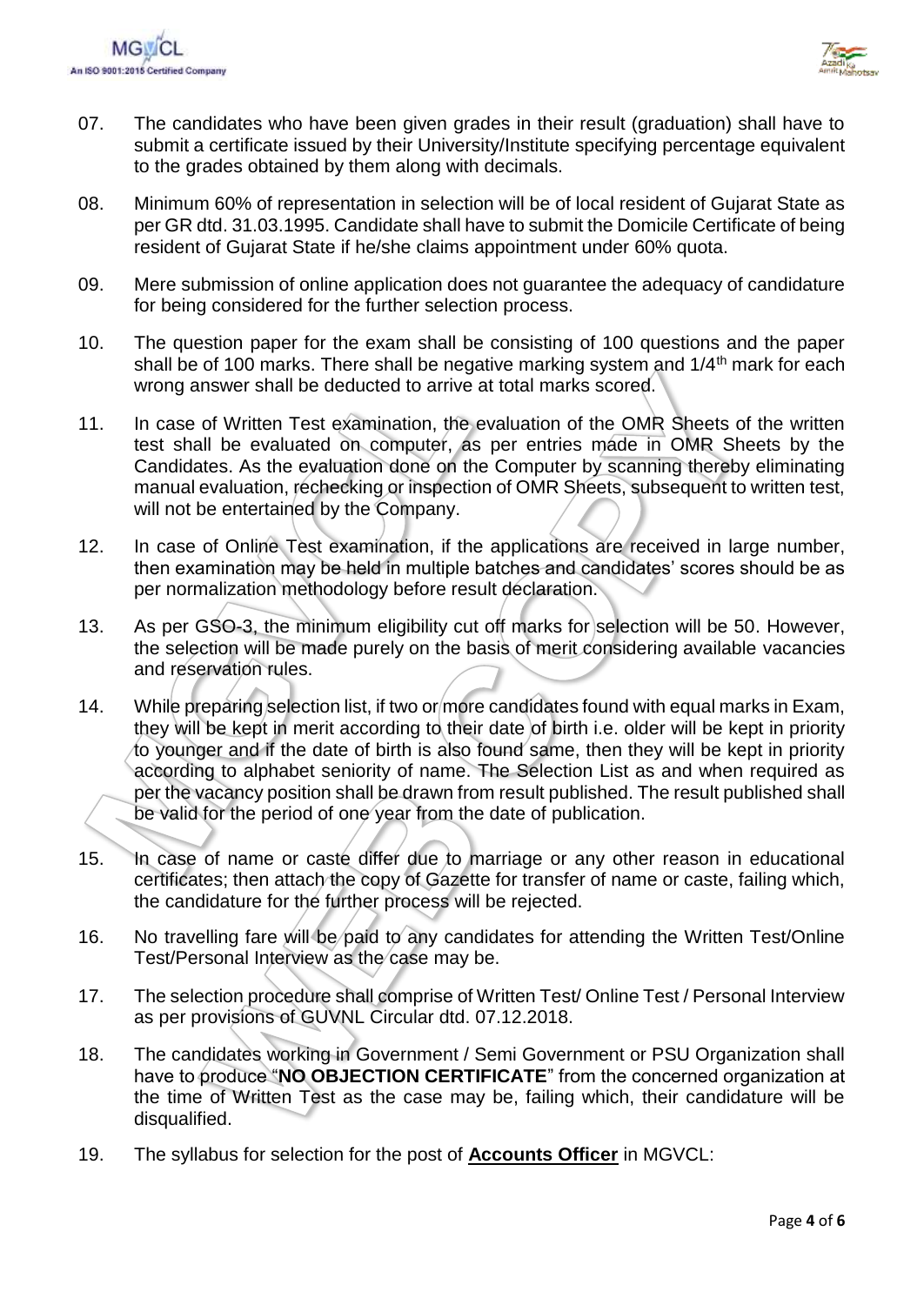

| Sr.<br>No. | <b>Description</b>                                                                                                                                                                                                | Weightage |
|------------|-------------------------------------------------------------------------------------------------------------------------------------------------------------------------------------------------------------------|-----------|
| 1.         | Final accounts of the Company under Schedule III of Companies<br>Act 2013 and applicability of Indian Accounting Standards issued<br>by the Institute of Chartered Accountants of India                           |           |
| 2.         | Various Audits like Internal Audit, Statutory Audit, C&AG Audit,<br><b>Cost Audit and Tax Audit</b>                                                                                                               | 10 Marks  |
| 3.         | Bank Reconciliation Statements, Stock Reconciliation and<br>Debtor Reconciliation, Vendor Reconciliation, etc.                                                                                                    |           |
| 4.         | Passing of various claims like Supplier Bills/ Claims                                                                                                                                                             | 05 Marks  |
| 5.         | Applicability of Taxes like Income Tax (TDS), Corporate Taxation,<br>Goods and Service Tax (GST).                                                                                                                 |           |
| 6.         | Various Laws like Provident Fund, ESIS, EDLI, Contract Act,<br>Companies Act 2013, The Electricity Act, Workmen Welfare<br>Cess, Negotiable Instrument Act.                                                       |           |
| 7.         | Financial management including various fund arrangements like<br>Cash Credit, Long Term Loans, Short Term Loans proposal,<br>Deferred Payment Guarantee, Letter of Credit, Bank Guarantee<br>and Fund management. |           |
| 8.         | Project Management (Evaluation of project as per various<br>methods like payback, ARR, IRR, NPV etc)                                                                                                              | 05 Marks  |
| 9.         | Costing and Cost Accounting Records                                                                                                                                                                               | 05 Marks  |
| 10.        | Budget and Budgetary Control, Variance Analysis, Types of<br>Budget like Cash/Sales/Purchase/Flexible etc.                                                                                                        | 10 Marks  |
| 11         | <b>GERC Tariff Regulation, Supply Code etc.</b>                                                                                                                                                                   | 05 Marks  |
| 12.        | Knowledge of MS Excel, MS Word, MS PowerPoint and<br>Accounting software like Tally etc.                                                                                                                          | 10 Marks  |
|            | <b>Total</b>                                                                                                                                                                                                      | 100 Marks |

- 20. Candidates are requested to apply Online only, if they are fulfilling requisite criteria. Since, we are not seeking all the documents at the time of application submission written test/online test; candidate has to doubly ensure that he/she fulfil all the requisite criteria. All the documents of selected Candidates shall be verified at appropriate stage and if found not fulfilling any criteria, his/her candidature shall be cancelled immediately and his/her shortlisting in selection list shall not be a ground for claiming employment/ recruitment.
- 21. Candidates are requested to visit on **[www.mgvcl.com/career](http://www.mgvcl.com/career)** for regular updates regarding schedule of test and other relevant notifications.
- 22. In case of selection, the candidates have to fulfil the requisite physical fitness standards as per company's rules.
- 23. **Applicant who has completed the Task No. : - 07 (i.e. "Online payment of Recruitment fees") of Online Application process shall only be considered for further selection process. Candidates whose online payments were successful will be considered eligible for further process.**